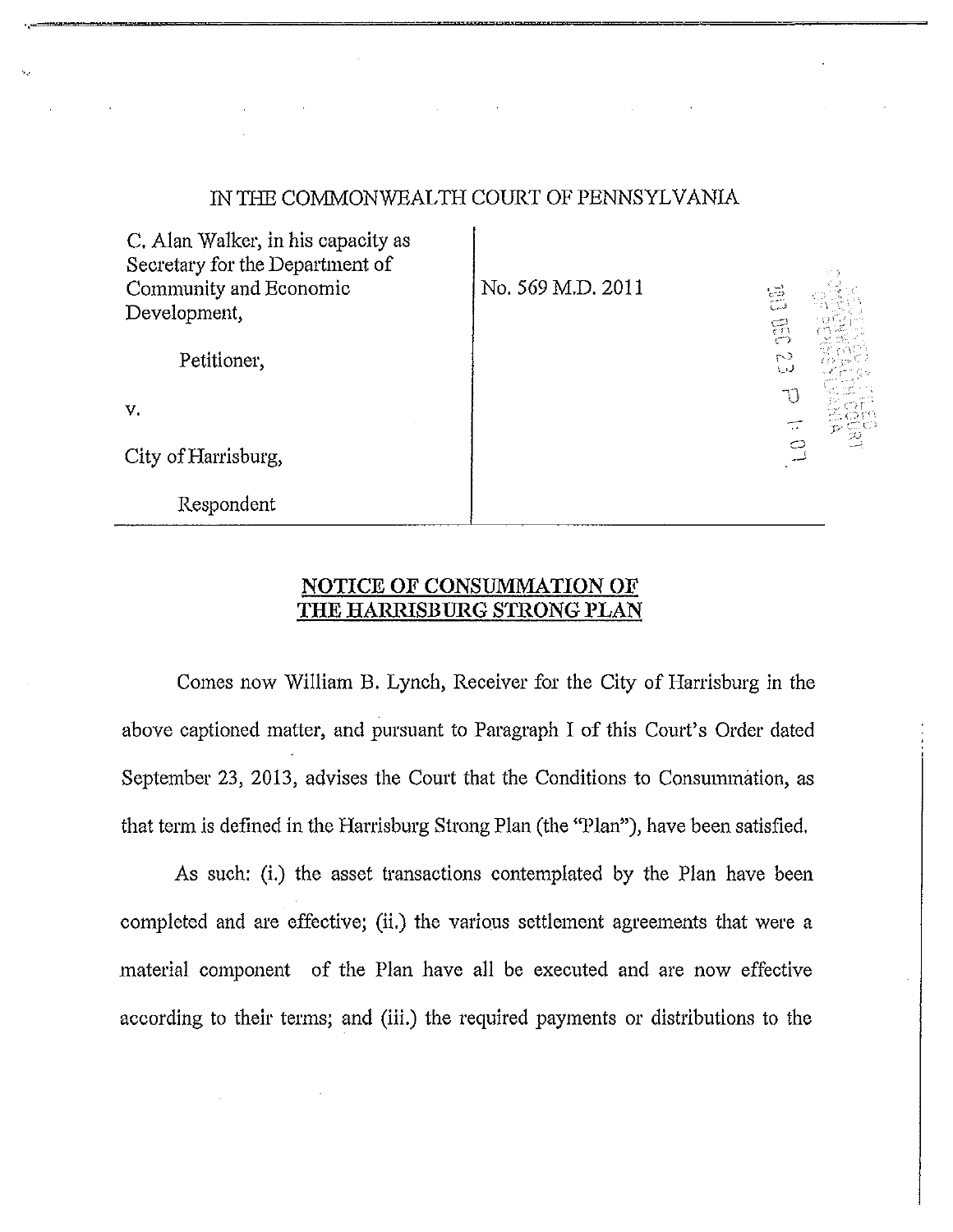City of Harrisburg and to various creditors as contemplated by the Plan have now been made.

Date: December 23, 2013

Respectfully submitted,

MCKOWALONG & ALDRIDGE LLP Bу

Mark S. Kaufman, Georgia Bar No. 40\$194 Joseph Krolikowski, Esq. Pennsylvania Bar No. 26300 B. Summer Chandler Georgia Bar No. 120521 303 Peachtree Street, N.E. Suite 5300 Atlanta, Georgia 30308 Tel: (404) 527-4000 Fax: (404) 527-4198 [mkauftnan@mckennalong.com](mailto:mkauftnan@mckennalong.com) jkrolikowski@mckennalong.com [schandler@mckennalong.com](mailto:schandler@mckennalong.com) 

*Attorneys for William B. Lynch, in his official capacity as Receiver for the City of Harrisburg*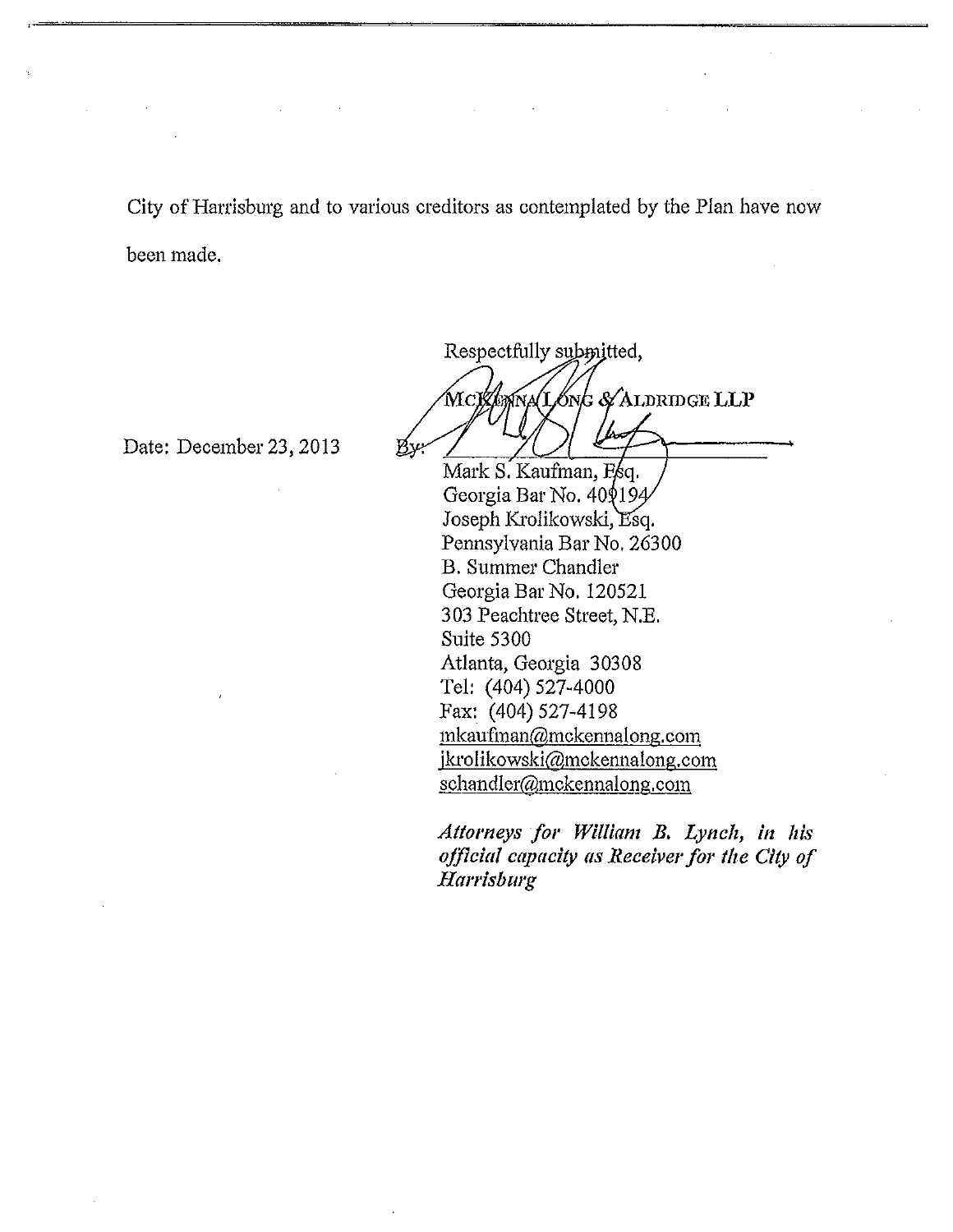## IN THE COMMONWEALTH COURT OF PENNSYLVANIA

C. Alan Walker, in his capacity as Secretary for the Department of Community and Economic  $\vert$  No. 569 M.D. 2011 Development,

Petitioner,

v.

City of Harrisburg,

Respondent

## **CERTIFICATE OF SERVICE**

The undersigned hereby certifies that, through counsel, William B. Lynch, in his capacity as Receiver for the City of Harrisburg, caused true and correct copies of the **NOTICE OF CONSUMMATION OF THE HARRISBURG STRONG PLAN** to be served, via first class mail, postage prepaid upon the individuals identified on Exhibit A hereto at the addressees indicated on Exhibit A.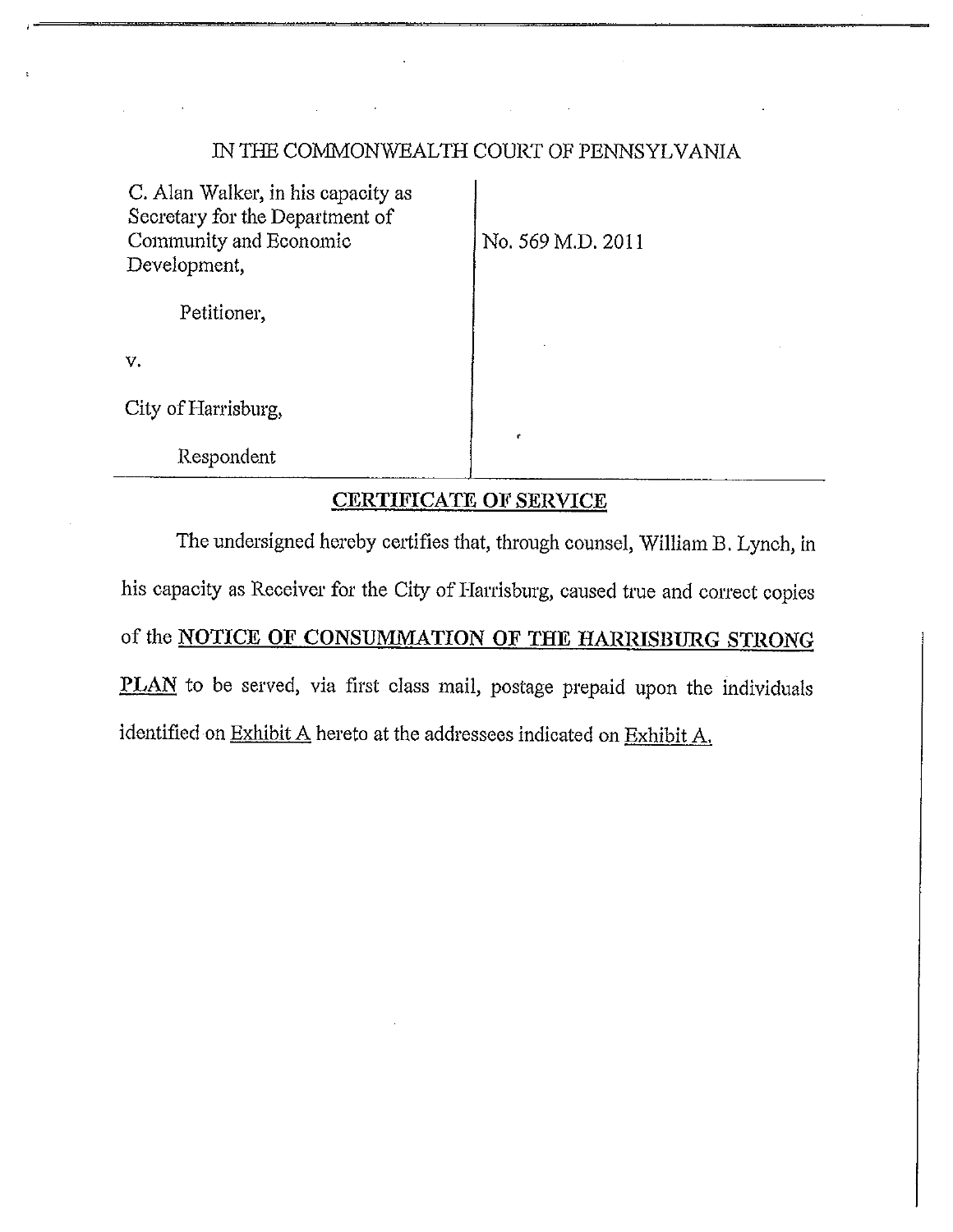Dated: December 23, 2013 Respectfully submitted,

McKenna Long & Addridge LLP By: Mark S. Kaufman, Esq.

Georgia Bar No. 40919 Joseph Krolikowski, Esq. Pennsylvania Bar No. 26300 B. Summer Chandler Georgia Bar No. 120521 303 Peachtree Street, N.E. Suite 5300 Atlanta, Georgia 30308 Tel: (404) 527-4000 Fax: (404) 527-4198 [mkaufinan@mckennalong.com](mailto:mkaufinan@mckennalong.com)  [jkrolikowski@mckennalong.com](mailto:jkrolikowski@mckennalong.com) [schandler@mckennalong.com](mailto:schandler@mckennalong.com)

Attorneys for William B. Lynch, in his official capacity as Receiver for the City of Harrisburg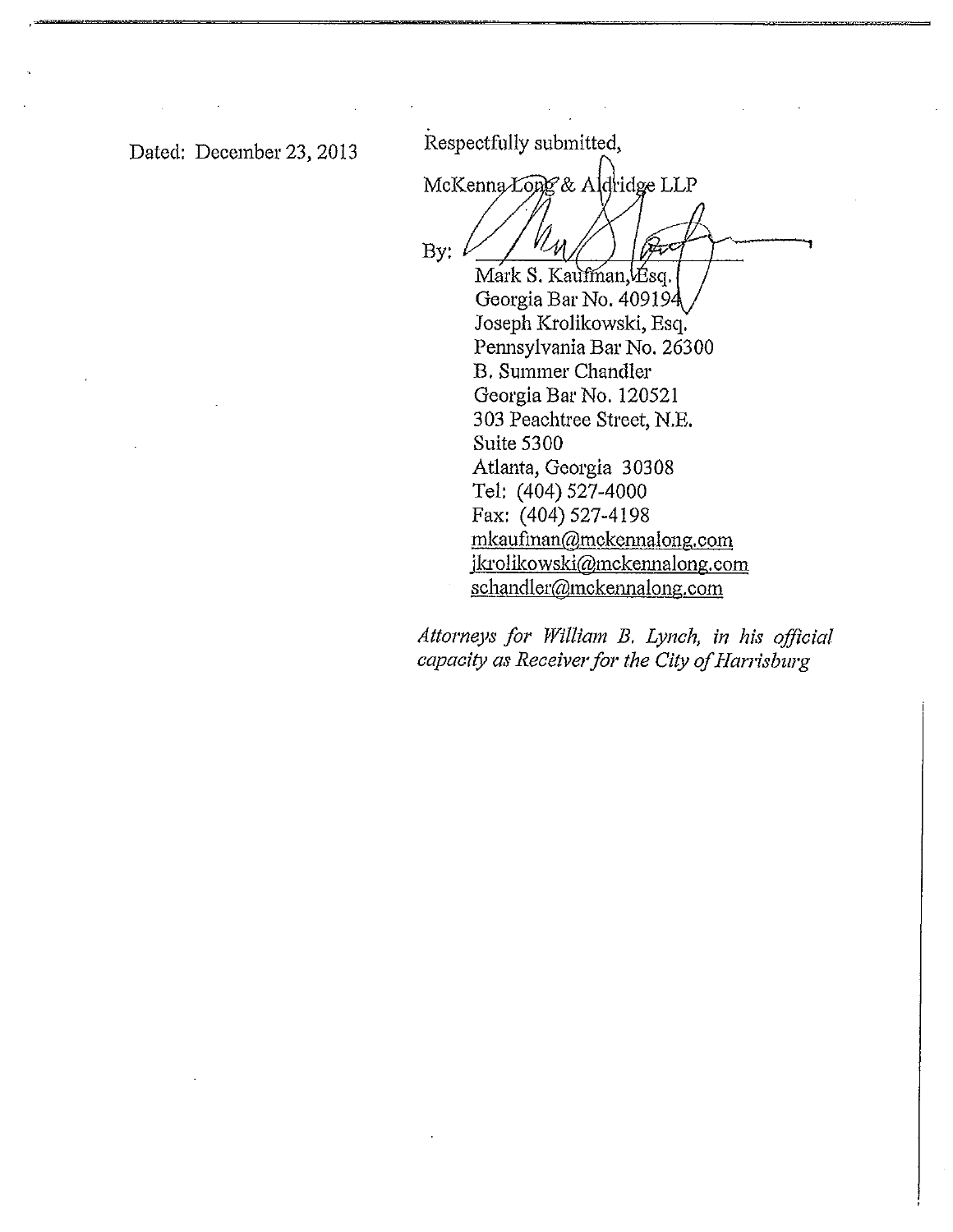| EXHIBIT A                                                                                                                                                                                                                                                |                                                                                                                                                                                        |
|----------------------------------------------------------------------------------------------------------------------------------------------------------------------------------------------------------------------------------------------------------|----------------------------------------------------------------------------------------------------------------------------------------------------------------------------------------|
| The Honorable C. Alan Walker<br>Department of Community and Economic<br>Development<br>Commonwealth Keystone Building<br>400 North Street, 4th Floor<br>Harrisburg, PA 17120<br>(866) 466-3972                                                           | The Honorable Linda Thompson<br>Mayor of the City of Harrisburg<br>Dr. Martin Luther King, Jr.<br>Government Center<br>10 North 2nd Street<br>Harrisburg, PA 17101<br>$(717)$ 255-3040 |
| The Harrisburg City Council<br>c/o Kirk Petroski, Chief City Clerk<br>Office of City Clerk/City Council<br>Dr. Martin Luther King, Jr. Government<br>lCenter<br>10 North Second Street, Suite 1 Lower<br>Level<br>Harrisburg, PA 17101<br>(717) 258-6500 | Neil Anthony Grover<br>Attorney at Law<br>2201 N 2nd St<br>Harrisburg, PA 17110<br>$(717)$ 260-9651<br>(Attorney for the Harrisburg City<br>Council)                                   |
| Kenneth W. Lee<br>Post & Schell, P.C.<br>17 North Second Street<br>12th Floor<br>Harrisburg, PA 17101<br>(717) 612-6035<br>Attorneys for the Mayor of the City of<br>(Harrisburg                                                                         | Brian Allen Kint<br>Cozen O'Connor<br>1900 Market St<br>Philadelphia, PA 19103<br>$(215)$ 665-4686<br>(Attorneys for C. Alan Walker, DCED<br>Secretary)                                |
| Scott T. Wyland<br>Salzmann Hughes PC<br>105 N. Front Street, Suite 205<br>Harrisburg, PA 17101<br>$(717)$ 249-6333<br>(Attorneys for certain Suburban<br>Municipalities)                                                                                | Eric Louis Scherling<br>Cozen O'Connor<br>1900 Market St<br>Philadelphia, PA 19103<br>$(215)$ 665-2042<br>(Attorneys for C. Alan Walker, DCED<br>Secretary)                            |

 $\mathcal{L}(\mathcal{A})$  and  $\mathcal{L}(\mathcal{A})$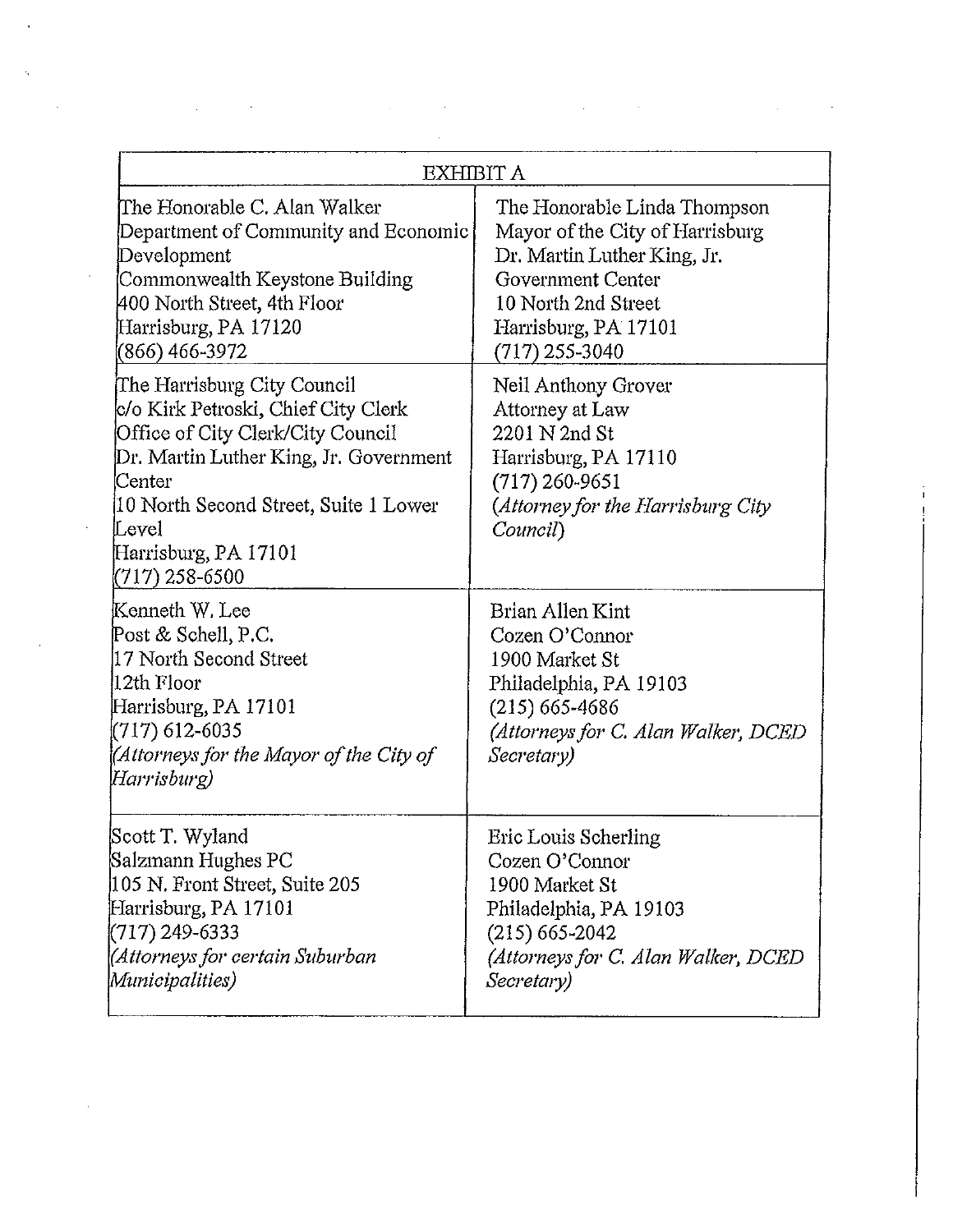| Jeffrey G. Weil<br>Neal David Colton<br>Stephen Aaron Miller<br>Cozen O'Connor<br>1900 Market St<br>Philadelphia, PA 19103<br>$(215) 665 - 2060$<br>(Attorneys for C. Alan Walker, DCED<br>Secretary) | Edward Lee Stinnett, II<br>Salzmann Hughes PC<br>105 N. Front Street, Suite 205<br>Harrisburg, PA 17101<br>$(717)$ 249-6333<br>(Attorneys for certain Suburban<br>Municipalities) |
|-------------------------------------------------------------------------------------------------------------------------------------------------------------------------------------------------------|-----------------------------------------------------------------------------------------------------------------------------------------------------------------------------------|
| Nevin J. Mindlin                                                                                                                                                                                      | Lee E. Morrison                                                                                                                                                                   |
| 2550 N. 3rd Street                                                                                                                                                                                    | 420 Lamp Post Lane                                                                                                                                                                |
| Harrisburg, PA 17110                                                                                                                                                                                  | Camp Hill, PA 17011                                                                                                                                                               |
| (717) 238-8705                                                                                                                                                                                        | $(717) 761 - 9090$                                                                                                                                                                |
| (Debt Watch Harrisburg)                                                                                                                                                                               | (Attorney for Harrisburg City Council)                                                                                                                                            |
| Markian Roman Slobodian                                                                                                                                                                               | Marck Joachim                                                                                                                                                                     |
| Law Offices of Markian R. Slobodian                                                                                                                                                                   | Arent Fox LLP                                                                                                                                                                     |
| 801 N 2nd St                                                                                                                                                                                          | 1050 Connecticut Ave., NW                                                                                                                                                         |
| Harrisburg, PA 17102-3213                                                                                                                                                                             | Washington, DC 20036                                                                                                                                                              |
| $(717)$ 232-5180                                                                                                                                                                                      | $(202)$ 857-6018                                                                                                                                                                  |
| (Attorneys for Ambac Assurance                                                                                                                                                                        | (Attorneys for Ambac Assurance                                                                                                                                                    |
| Corporation)                                                                                                                                                                                          | Corporation)                                                                                                                                                                      |
| Howard B. Klein                                                                                                                                                                                       | Geoffrey R. Johnson                                                                                                                                                               |
| Law Office of Howard Bruce Klein, P.C.                                                                                                                                                                | Sprague & Sprague                                                                                                                                                                 |
| 1700 Market Street, Suite 3025                                                                                                                                                                        | 1110 Wellington Road                                                                                                                                                              |
| Philadelphia, PA 19103                                                                                                                                                                                | Jenkintown, PA 19046                                                                                                                                                              |
| (215) 972-1411                                                                                                                                                                                        | $(215)$ 490-7436                                                                                                                                                                  |
| (Attorneys for David Unkovic)                                                                                                                                                                         | (Attorneys for Mark D. Schwartz)                                                                                                                                                  |

 $\mathcal{L}^{\text{max}}_{\text{max}}$  and  $\mathcal{L}^{\text{max}}_{\text{max}}$ 

 $\hat{\mathcal{E}}$ 

 $\label{eq:2.1} \frac{1}{\sqrt{2}}\int_{\mathbb{R}^3}\frac{1}{\sqrt{2}}\left(\frac{1}{\sqrt{2}}\right)^2\frac{1}{\sqrt{2}}\left(\frac{1}{\sqrt{2}}\right)^2\frac{1}{\sqrt{2}}\left(\frac{1}{\sqrt{2}}\right)^2.$